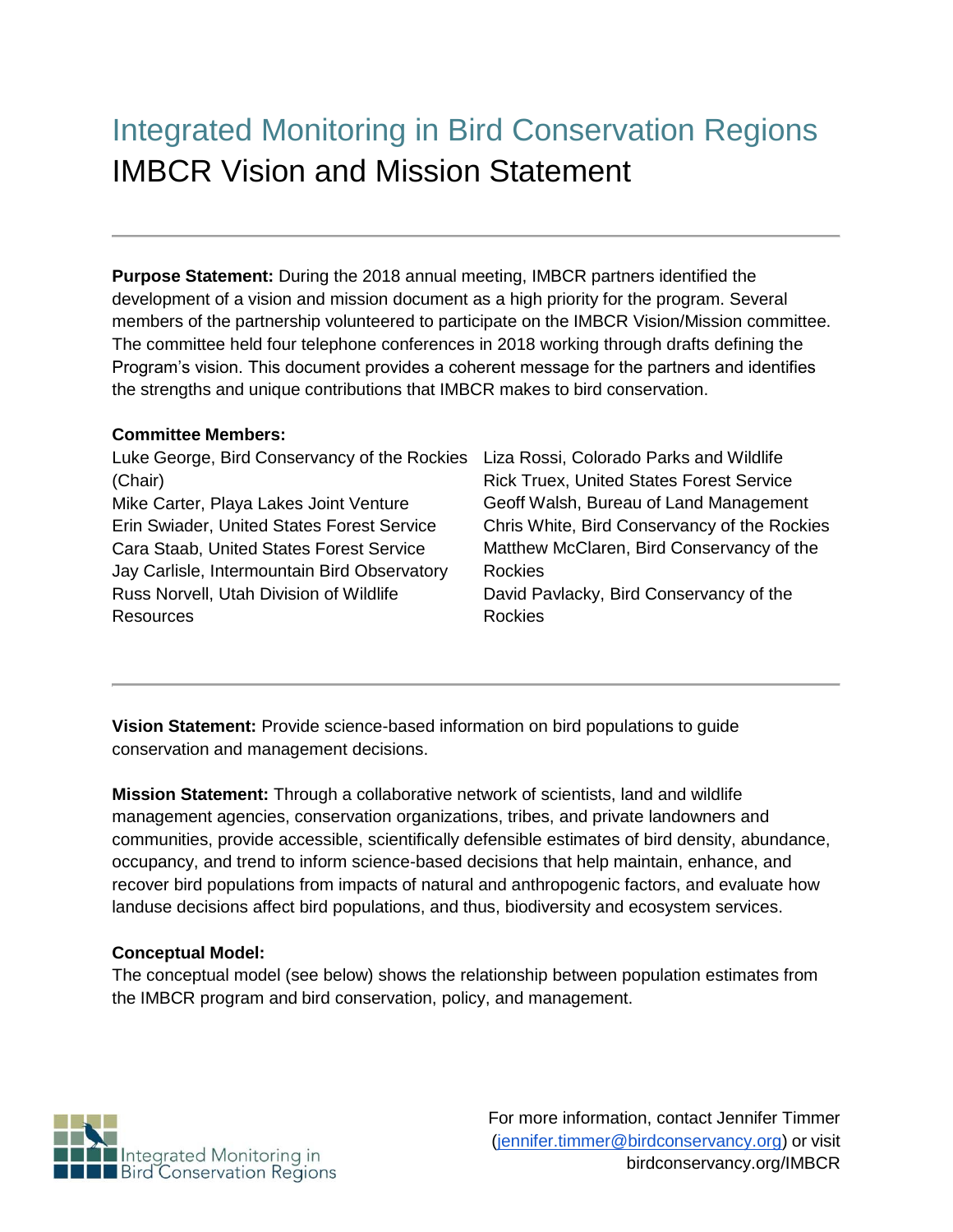# **IMBCR Conceptual Model**



Figure 1. Conceptual model of Integrated Monitoring in Bird Conservation Regions (IMBCR) program. Natural and anthropogenic factors influence bird occupancy, density, and trend. Analysis and interpretation of spatial and temporal changes in bird density, occupancy, and trend in response to natural and anthropogenic factors inform policy and management decisions. The effects of policy and management decisions can then be evaluated using IMBCR data to inform future decisions (as with adaptive management).

#### **Goals:**

- Provide robust density, abundance, occupancy, and trend estimates available at multiple geographic extents.
- Provide a design framework to spatially integrate existing bird monitoring efforts in the region to provide more complete information on distribution and abundance of breeding landbirds, especially for high priority species.
- Provide habitat association data for most species to address habitat management needs.
- Maintain a high-quality, user-friendly online database that is accessible to all of our collaborators, as well as to the public, in the form of raw and summarized data.
- Generate user-friendly tools and resources in collaboration with partners that help guide conservation efforts and provide a robust measure of conservation success.
- Work with partners to identify and implement targeted projects to address specific management questions.
- Provide an adaptive management feedback loop whereby conservation projects are evaluated against goals and targets and modified as needed.

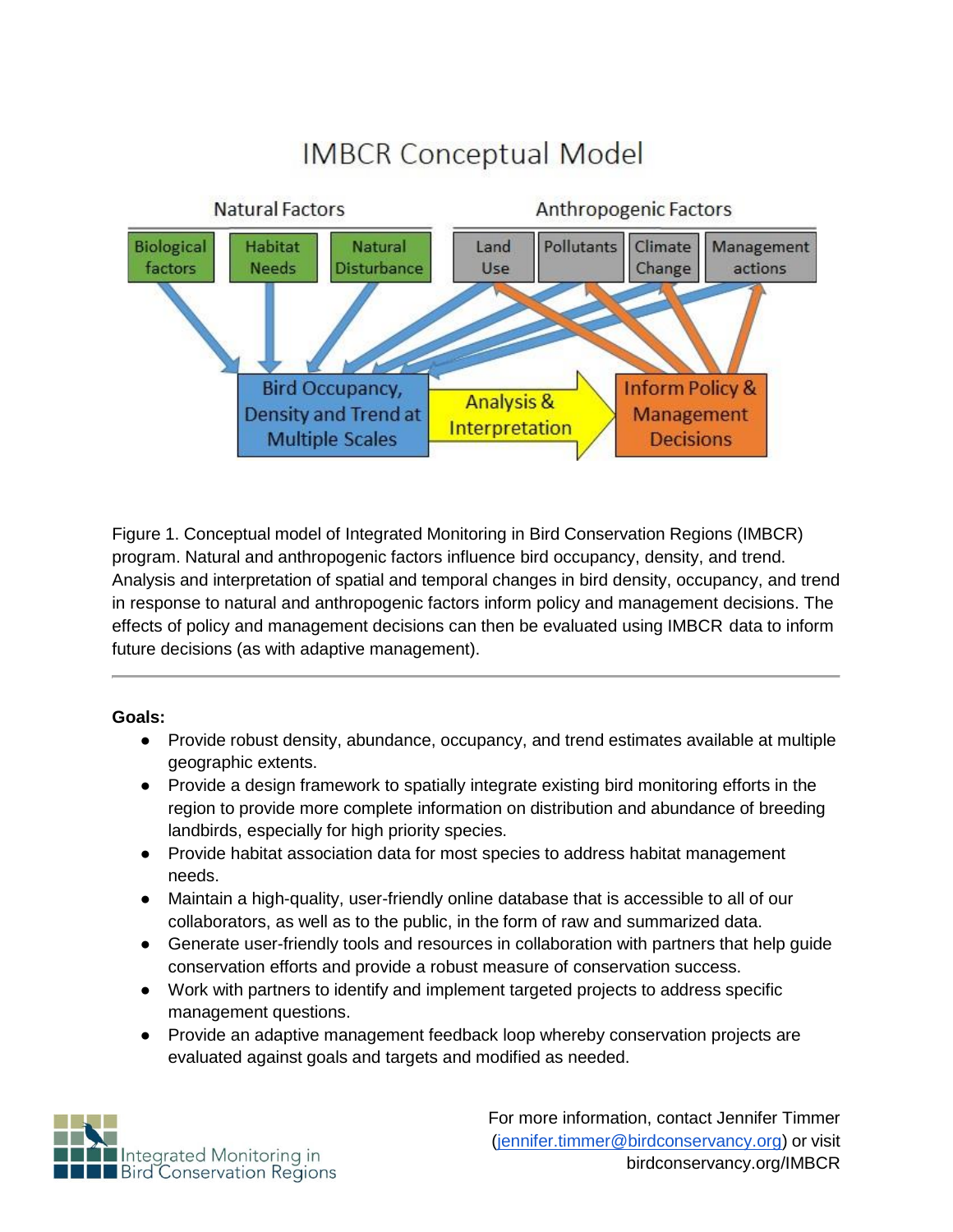#### **Program Value:**

The IMBCR program has several unique characteristics that are encompassed within four categories: Partnerships, Design, Data Quality, and Data Access. Partners participate in the program to collect data across political and land ownership boundaries and obtain a better understanding of bird populations in a regional context to compare and evaluate local management actions.

- *Partnership Strengths***:** IMBCR is supported and implemented by many partners whose participants agree with the program's shared vision and strive to reach shared goals. The participants share monitoring resources to increase the spatial and temporal extent of the program compared to individual efforts. The program provides critical data to inform management decisions and landscape planning efforts, as well as advance bird conservation science and research.
- *Design Strengths***:** IMBCR's spatially balanced sampling provides robust estimates across large regions at a variety of desired scales and management units. The use of skilled field technicians following standardized protocols in concert with calibrated training ensure high-quality and reliable data across the program. Vegetation data are also collected at each survey location to inform management actions. With extensive outreach to landowners, private lands are included in the sampling frame, which allows inference to entire regions.
- *Data Quality***:** Pooling data across a large area provides precise estimates of detection probability, resulting in robust estimates of density, abundance, occupancy, and trend. This allows partners to obtain estimates for more species than would be possible using individual data. The robust estimates are used by field biologists for policy and regulation compliance (e.g., MTBA, NEPA). The raw data are also used to generate decision support tools to guide conservation efforts and provide a quantitative measure of conservation success. Overlay projects leverage detections across the program and provide project-level assessments that partners can use to evaluate the efficacy of management or conservation actions for meeting desired outcomes.
- *Data Access***:** Estimates of bird density, abundance, occupancy, and trend at multiple spatial scales are accessible on the web and available for use in research projects and planning documents. Raw data are available to partners or can be requested by those outside the partnership via a data sharing agreement.

#### **Target Species and Estimates:**

The IMBCR program was designed to provide density, abundance, occupancy, and trend estimates for most regularly occurring diurnal songbird species that breed within the IMBCR footprint (Great Plains, Rocky Mountains, Intermountain West). We currently provide population estimates for over 300 species. Warblers, sparrows, finches, pigeons and doves, corvids, flycatchers, vireos, swallows, chickadees, thrushes, wrens, tanagers, grosbeaks, and some gamebirds and raptors are examples of groups of species that are well monitored by the IMBCR program.

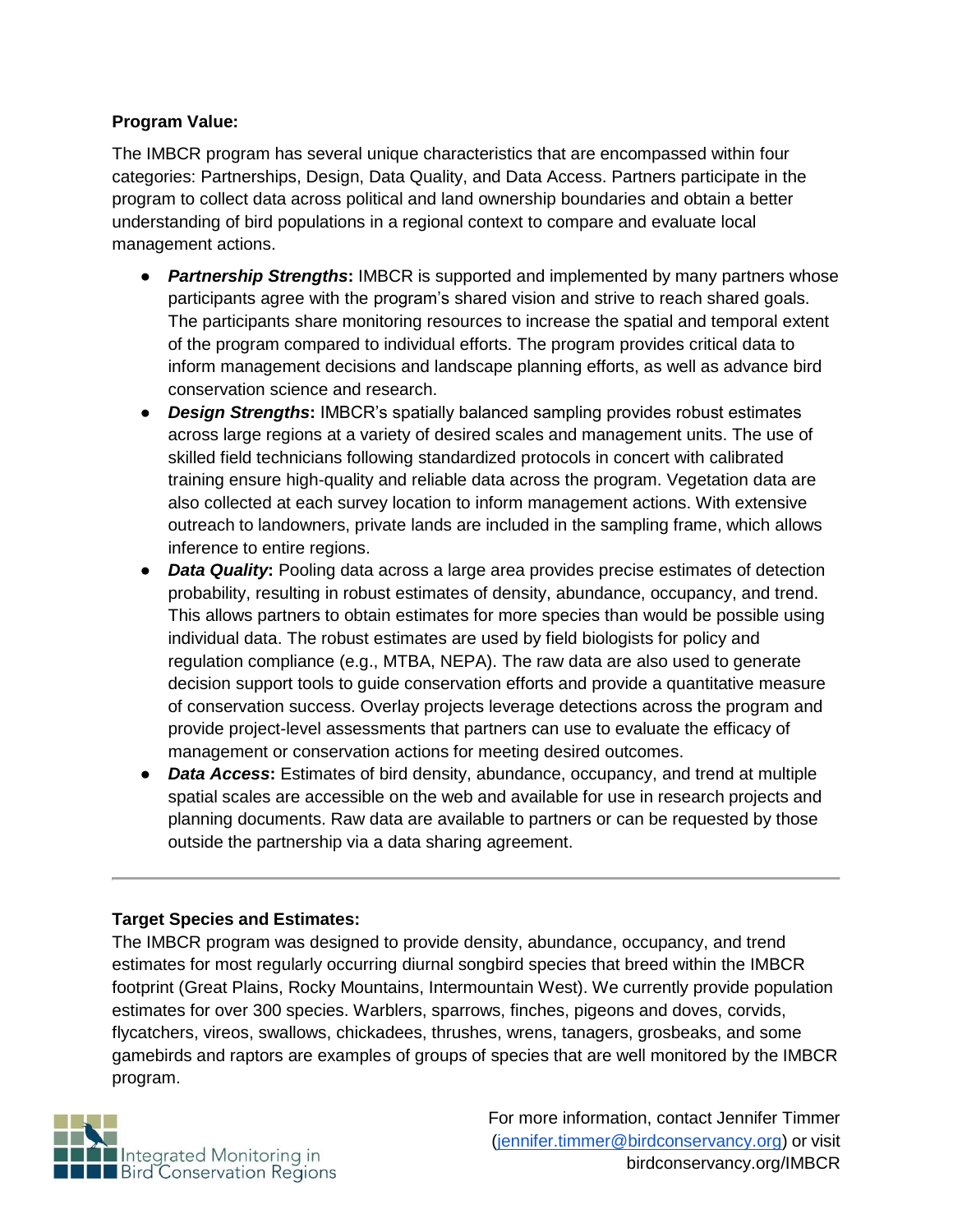Generally, very low-density species, species that have large territories, and species that are associated with open water or very specific and isolated habitats are not monitored well by the IMBCR program. Examples include ducks, some raptors, shorebirds, grouse, and gulls. The program can be adapted to better monitor these species by increasing effort, adapting seasonal and daily survey timing, and stratifying sampling areas to target these species. Partners may also modify the sampling design to monitor non-avian wildlife. However, partners should consider increased costs and decreased efficiency that may result from modifications intended to target specific species or groups of species.

#### **Sustaining the Program:**

Partners continually work together to find creative funding opportunities. The IMBCR program is able to provide robust estimates that can inform management actions using a relatively small investment from each partner. Below are examples of how IMBCR partners address shifting targets and budgets, while remaining open to new possibilities that maintain long-term monitoring and support current management needs.

- Partners develop common goals in a region for long-term commitment to funding the program.
- The IMBCR program balances cost, value, and time with adaptive monitoring; the sampling design can be modified to evaluate special projects without disrupting the integrity of the data, and the baseline monitoring provides regional context for special projects.
- In addition to annual estimates provided by Bird Conservancy, partners are able to conduct their own analyses, ensuring the relevance and use of IMBCR data.
- IMBCR partners work to ensure conservation strategies are implemented and evaluated, and support consistent monitoring to assess long-term population objectives and management and conservation efforts. By identifying and investing in species that are in decline, we can avoid costly threatened or endangered species listings in the future.
- Participating in IMBCR represents a fraction of the conservation costs for species of concern, but provides data to evaluate the efficacy of actions at local and regional scales.
- The conservation delivery biologist with Bird Conservancy of the Rockies keeps partners up-to-date with data applications, publications, and new developments, and also shares results of analyses and special projects to those inside and outside the partnership.